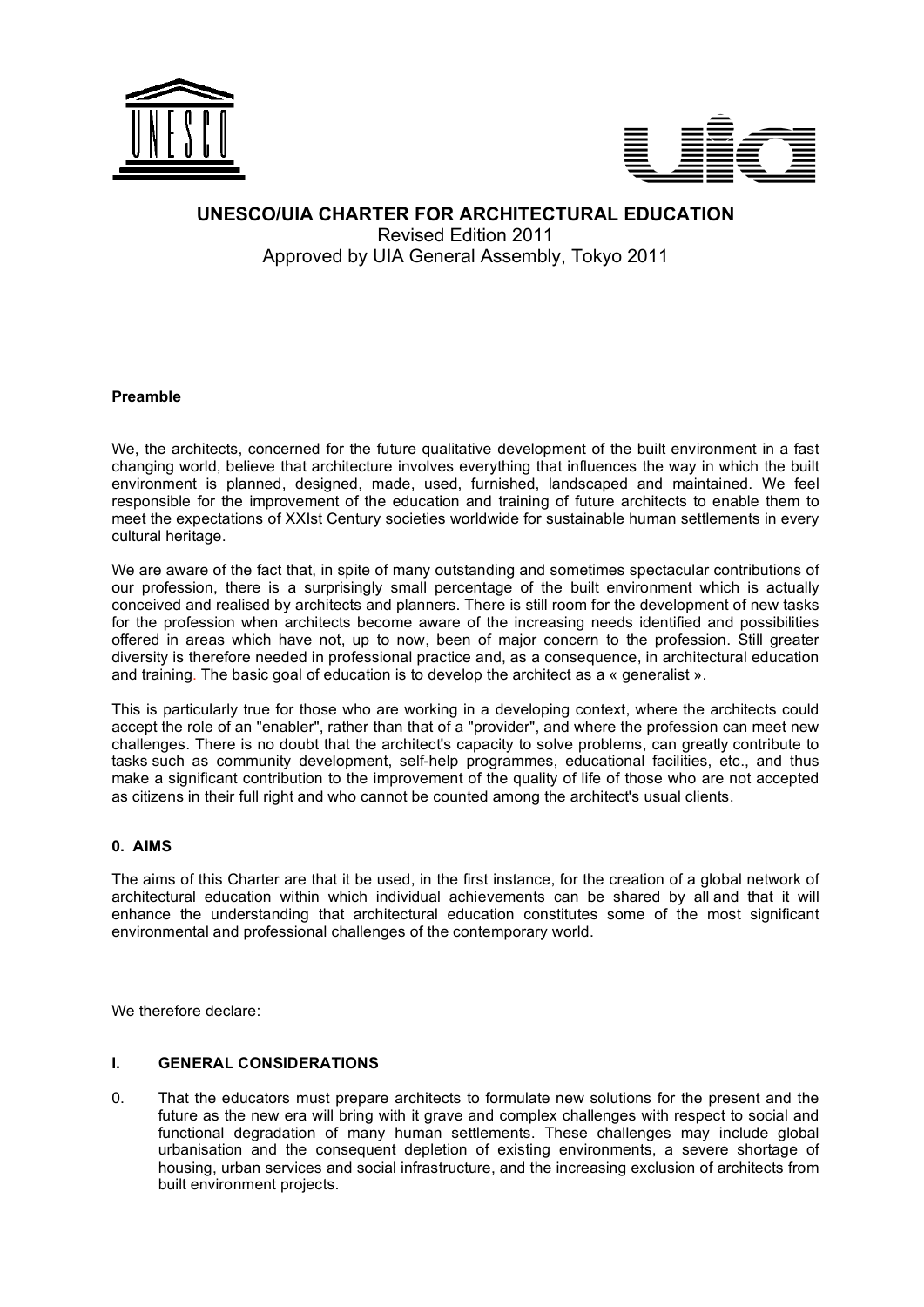- 1. That architecture, the quality of buildings and the way they relate to their surroundings, respect for the natural and built environment as well as the collective and individual cultural heritage are matters of public concern.
- 2. That it is in the public interest to ensure that architects are able to understand regional characteristics and to give practical expression to the needs, expectations and improvement to the quality of life of individuals, social groups, communities and human settlements.
- 3. That methods of education and training for architects are varied in order to develop a cultural richness and allow for flexibility in the development of the curriculum to respond to the changing demands and requirements (including methods of project delivery) of the client, the users, the construction industry and the architectural profession, whilst being aware of the political and financial motivations behind such changes.
- 4. That, subject to recognition of the importance of regional and cultural customs and practices and the need for differences in curriculum to accommodate these variations, a common ground exists within the pedagogical methods used, and by establishing capabilities, this will enable countries, architecture schools and professional organizations to evaluate and improve the education given to future architects.
- 5. That the increasing mobility of architects between different countries calls for mutual recognition or validation of individual degrees, diplomas, certificates and other evidence of formal qualification.
- 6. That the mutual recognition of degrees, diplomas, certificates or other evidence of formal qualification to practise in the field of architecture has to be based on objective criteria, guaranteeing that holders of such qualifications have received and continue to maintain the kind of education and training called for in this Charter.
- 7. That the vision of the future world, cultivated in architecture schools, should include the following goals :
	- a decent quality of life for all the inhabitants of human settlements.<br>• a technological application which respects the social cultural and
	- a technological application which respects the social, cultural and aesthetic needs of people and is aware of the appropriate use of materials in architecture and their initial and future maintenance costs.
	- an ecologically balanced and sustainable development of the built and natural environment including the rational utilisation of available resources.
	- an architecture which is valued as the property and responsibility of everyone.
- 8. That issues related to architecture and the environment should be introduced as part of the general education at primary and secondary schools, because an early awareness of the built environment is important to both future architects, clients and users of buildings.
- 9. That systems for continuing professional development should be set up for architects as architectural education should never be considered a closed process but one in which life-long learning occurs.
- 10. That architectural heritage education is essential to:
	- understanding sustainability, the social context and sense of place in building design, and
	- transforming the professional architectural mentality so that its creative methods are part of a continuous and harmonious cultural process (Refer to Appendix X, UIA paper on Heritage Education, of UIA Education Commission Reflection Group 7, on Heritage Education, Torino 2008)
- 11. That cultural diversity, which is as necessary for human kind as biodiversity is for nature, is the common heritage of all humanity, and should be recognized and understood, for the benefit of present and future generations. (Refer to the UNESCO Universal Declaration on Cultural Diversity of November 2001, http://unesdoc.unesco.org/images/0012/001271/127160m.pdf).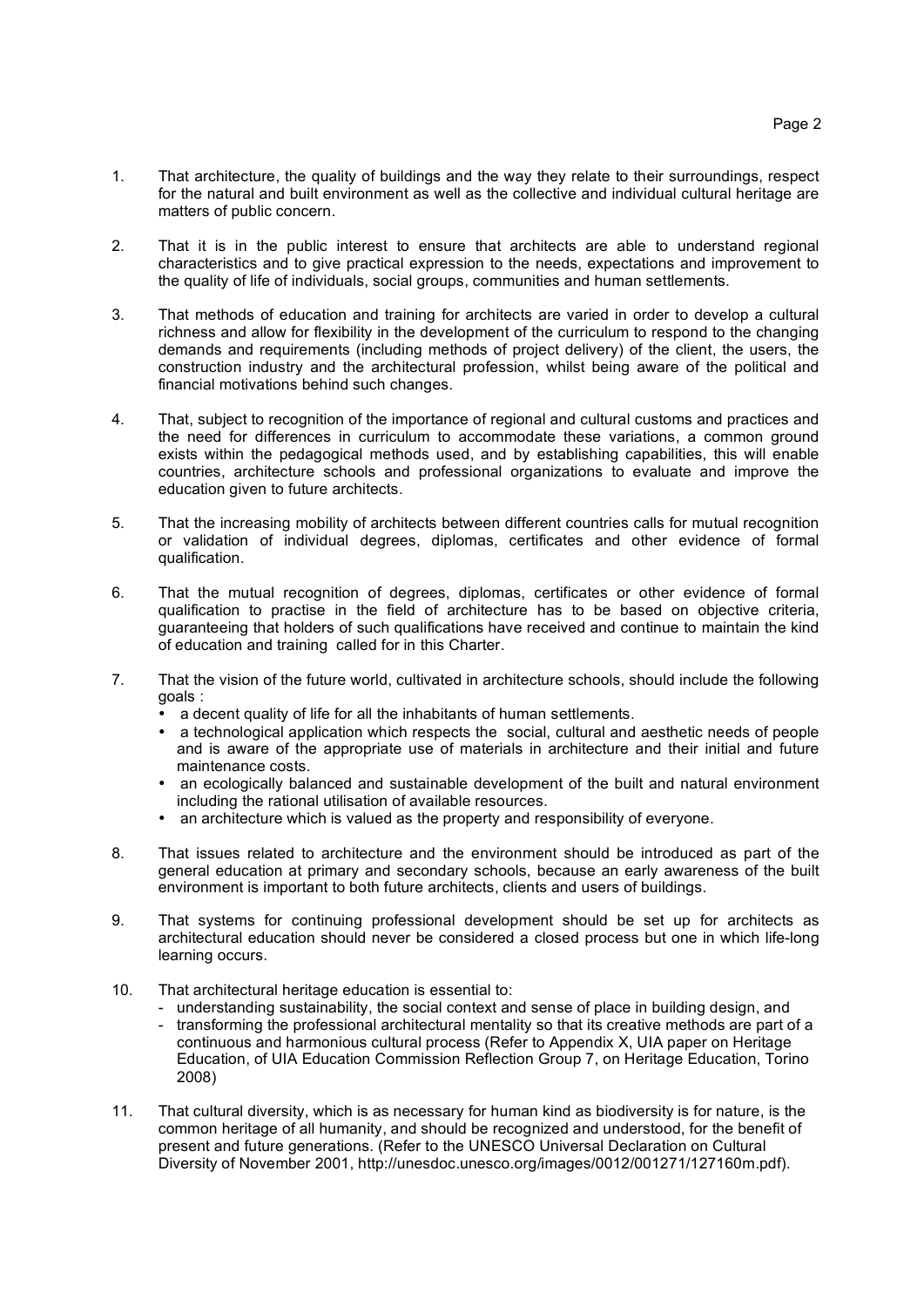# **II. OBJECTIVES OF ARCHITECTURAL EDUCATION**

- 0. That architectural education develops the capacity in students to be able to conceptualise, design, understand and realise the act of building within a context of the practice of architecture which balances the tensions between emotion, reason and intuition, and which gives physical form to the needs of society and the individual.
- 1. That architecture is a discipline which draws knowledge from the humanities, the social and the physical sciences, technology, environmental sciences, the creative arts and the liberal arts.
- 2. That education leading to formal qualifications and permitting professionals to practice in the field of architecture has to be guaranteed to be at university/tertiary level with the discipline of architecture as the main subject and be available at universities, polytechnics and academies. This education must maintain a balance between theory and practice.
- 3. That architectural education includes the following fundamental objectives:
- Ability to create architectural designs that satisfy both aesthetic and technical requirements.
- 3.2. Adequate knowledge of the history and theories of architecture and the related arts, technologies and human sciences.
- 3.3. Knowledge of the fine arts as an influence on the quality of architectural design.
- Adequate knowledge of urban design, planning and the skills involved in the planning process.
- 3.5. Understanding of the relationship between people and buildings, and between buildings and their environment, and of the need to relate buildings and the spaces between them to human needs and scale.
- 3.6. Understanding of the profession of architecture and the role of the architect in society, in particular in preparing briefs that take account of social factors.
- 3.7.1. Understanding of the methods of investigation and preparation of the brief for a design project.
- 3.8. Understanding of the structural design, construction and engineering problems associated with building design.
- 3.9. Adequate knowledge of physical problems and technologies and of the function of buildings so as to provide them with internal conditions of comfort and protection against the climate.
- 3.10 Design skills necessary to meet building users' requirements within the constraints imposed by cost factors and building regulations.
- 3.11 Adequate knowledge of the industries, organisations, regulations and procedures involved in translating design concepts into buildings and integrating plans into overall planning.
- 3.12 Awareness of responsibilities toward human, social, cultural, urban, architectural, and environmental values, as well as architectural heritage.
- 3.13 Adequate knowledge of the means of achieving ecologically responsible design and environmental conservation and rehabilitation.
- 3.14 Development of a creative competence in building techniques, founded on a comprehensive understanding of the disciplines and construction methods related to architecture.
- 3.15 Adequate knowledge of project financing, project management, cost control and methods of project delivery.
- 3.16 Training in research techniques as an inherent part of architectural learning, for both students and teachers.
- 4*.* That architectural education involves the acquisition of the following capabilities:

#### 4.1. DESIGN

- Ability to engage imagination, think creatively, innovate and provide design leadership.
- Ability to gather information, define problems, apply analyses and critical judgement and formulate strategies for action.
- Ability to think three-dimensionally in the exploration of design.
- Ability to reconcile divergent factors, integrate knowledge and apply skills in the creation of a design solution.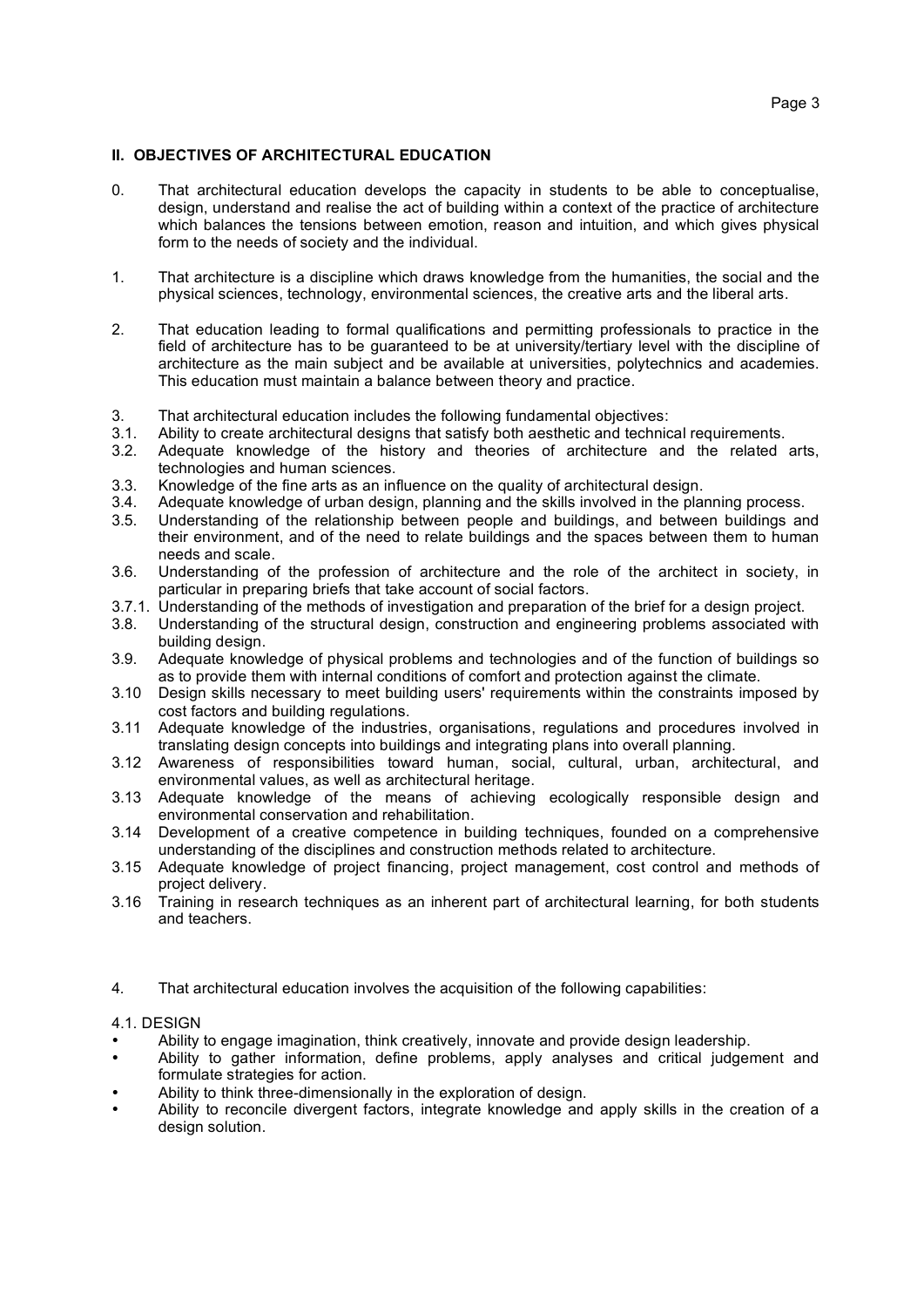# 4.2. KNOWLEDGE

## 4.2.1. Cultural and Artistic Studies

- Ability to act with knowledge of historical and cultural precedents in local and world architecture.
- Ability to act with knowledge of the fine arts as an influence on the quality of architectural design.
- Understanding of heritage issues in the built environment.
- Awareness of the links between architecture and other creative disciplines.

## 4.2.2. Social Studies

- Ability to act with knowledge of society, and to work with clients and users that represent society's needs.
- Ability to develop a project brief through definition of the needs of society users and clients, and to research and define contextual and functional requirements for different types of built environments.
- Understanding of the social context in which built environments are procured, of ergonomic and space requirements and issues of equity and access.
- Awareness of the relevant codes, regulations and standards for planning, design, construction, health, safety and use of built environments.
- Awareness of philosophy, politics, and ethics as related to architecture.

## 4.2.3. Environmental Studies

- Ability to act with knowledge of natural systems and built environments.
- Understanding of conservation and waste management issues.
- Understanding of the life cycle of materials, issues of ecological sustainability, environmental impact, design for reduced use of energy, as well as passive systems and their management.
- Awareness of the history and practice of landscape architecture, urban design, as well as territorial and national planning and their relationship to local and global demography and resources.
- Awareness of the management of natural systems taking into account natural disaster risks.

#### 4.2.4. Technical Studies

- Technical knowledge of structure, materials, and construction.
- Ability to act with innovative technical competence in the use of building techniques and the understanding of their evolution.
- Understanding of the processes of technical design and the integration of structure, construction technologies and services systems into a functionally effective whole.
- Understanding of services systems as well as systems of transportation, communication, maintenance and safety.
- Awareness of the role of technical documentation and specifications in design realisation, and of the processes of construction, cost, planning and control.

# 4.2.5. Design Studies

- Knowledge of design theory and methods.
- Understanding of design procedures and processes.
- Knowledge of design precedents and architectural criticism.

#### 4.2.6. Professional Studies

- Ability to understand different forms of procurement of architectural services.
- Understanding of the fundamental workings of the construction and development industries, such as finance, real estate investment and facilities management.
- Understanding of the potential roles of architects in conventional and new areas of activity and in an international context.
- Understanding of business principles and their application to the development of built environments, project management and the functioning of a professional consultancy.
- Understanding of professional ethics and codes of conduct as they apply to the practice of architecture and of the architects' legal responsibilities where registration, practice and building contracts are concerned.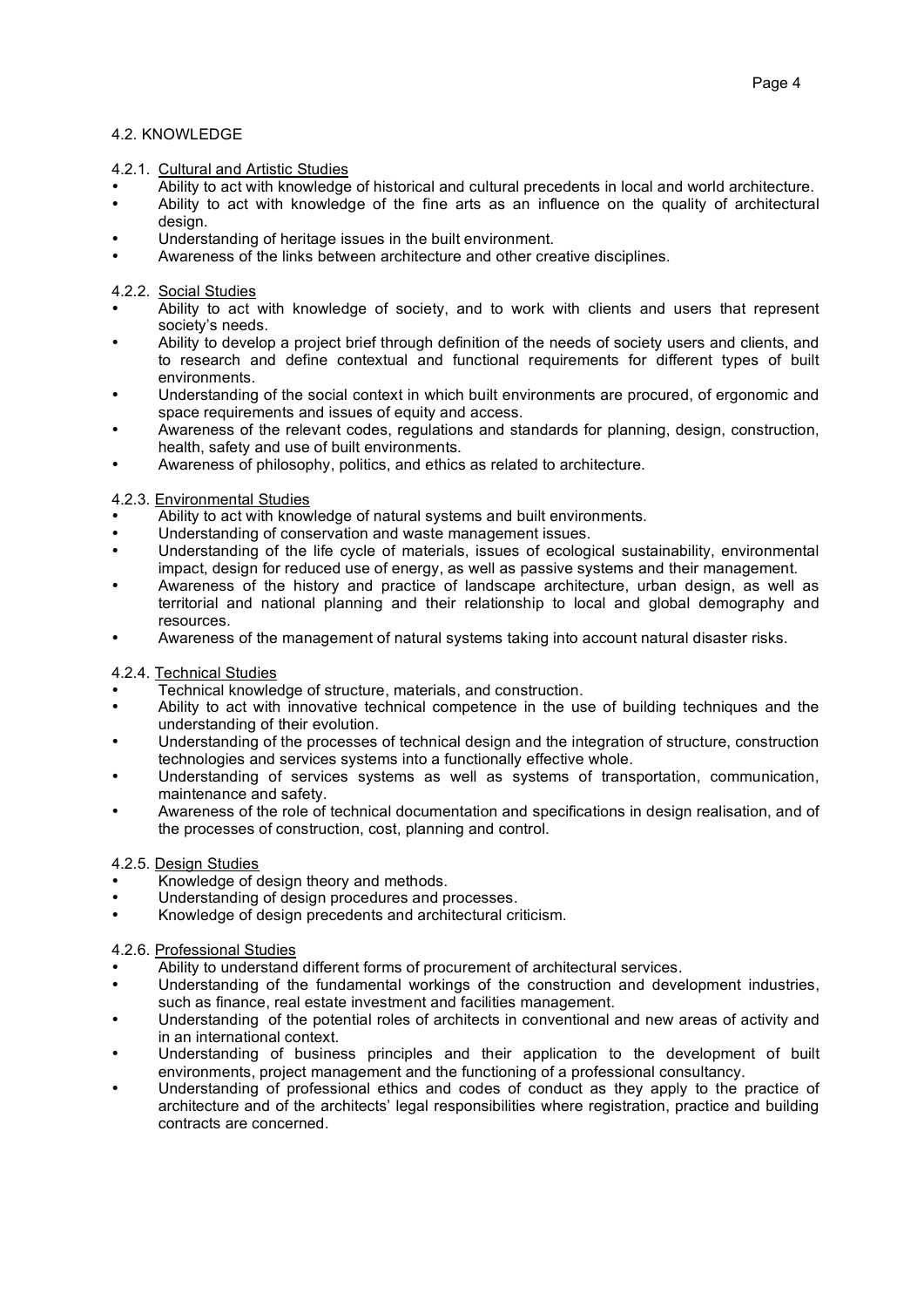4.3. SKILL

- Ability to work in collaboration with other architects and members of interdisciplinary teams.
- Ability to act and to communicate ideas through collaboration, speaking, numeracy, writing, drawing, modelling and evaluation.
- Ability to utilise manual, electronic, graphic and model making capabilities to explore, develop, define and communicate a design proposal.
- Understanding of systems of evaluation, that use manual and/or electronic means for performance assessments of built environments.
- 5. That the quantitative indicators necessary are that:
- 5.1. The balanced acquisition of subjects and capabilities cited in Sections II.3 and II.4 requires a period of not less than five years of full-time studies in an accredited Study Programme at University or an equivalent institution.
- 5.2. Graduates of architecture will be required to have completed at least two years of acceptable experience/training/internship, in addition to the 5 years of study, prior to registration/ licensing/certification to practice as an architect (but with the objective of working towards three years) while allowing flexibility for equivalency, of which one year may be obtained prior to the conclusion of academic studies.

# **III. CONDITIONS AND REQUIREMENTS OF AN ACCREDITED SCHOOL**

In order to achieve the above mentioned Objectives, the following conditions and requirements should be taken into account:

- 1. That adequate studios, laboratories, facilities for research, advanced studies, libraries, information and data exchanges for new technologies should be provided at schools of architecture.
- 2. That in order to promote a common understanding and to raise the level of architectural education, the creation of a network, on a worldwide basis for the exchange of information, teachers and senior students is as necessary as a regional network to promote an understanding of diverse climate, materials, vernacular practices and culture. The use of external examiners is a recognised method of achieving and maintaining comparable national and global standards.
- 3. That each teaching institution must adjust the number of students according to its teaching capacity and the selection of students shall be in relation to the aptitudes required for a successful education in architecture, and this will be applied by means of an appropriate selection process at the point of entry into each academic programme.
- 4. That teacher/student numbers must reflect the design studio teaching methodology required to obtain the above capabilities as studio teaching should be a major part of the learning process.
- 5. That individual project work with direct teacher/student dialogue should form the basis of the learning period, continuous interaction between the practice and teaching of architecture must be encouraged and protected and design project work must be a synthesis of acquired knowledge and accompanying skills.
- 6. That the development of conventional drawing skills is still a requirement of the educational programme and modern personalised computer technology and the development of specialised software makes it imperative to teach the use of computers in all aspects of architectural education.
- 7. That research and publication should be regarded as an inherent activity of architectural educators and may encompass applied methods and experiences in architectural practice, project work and construction methods, as well as academic disciplines.